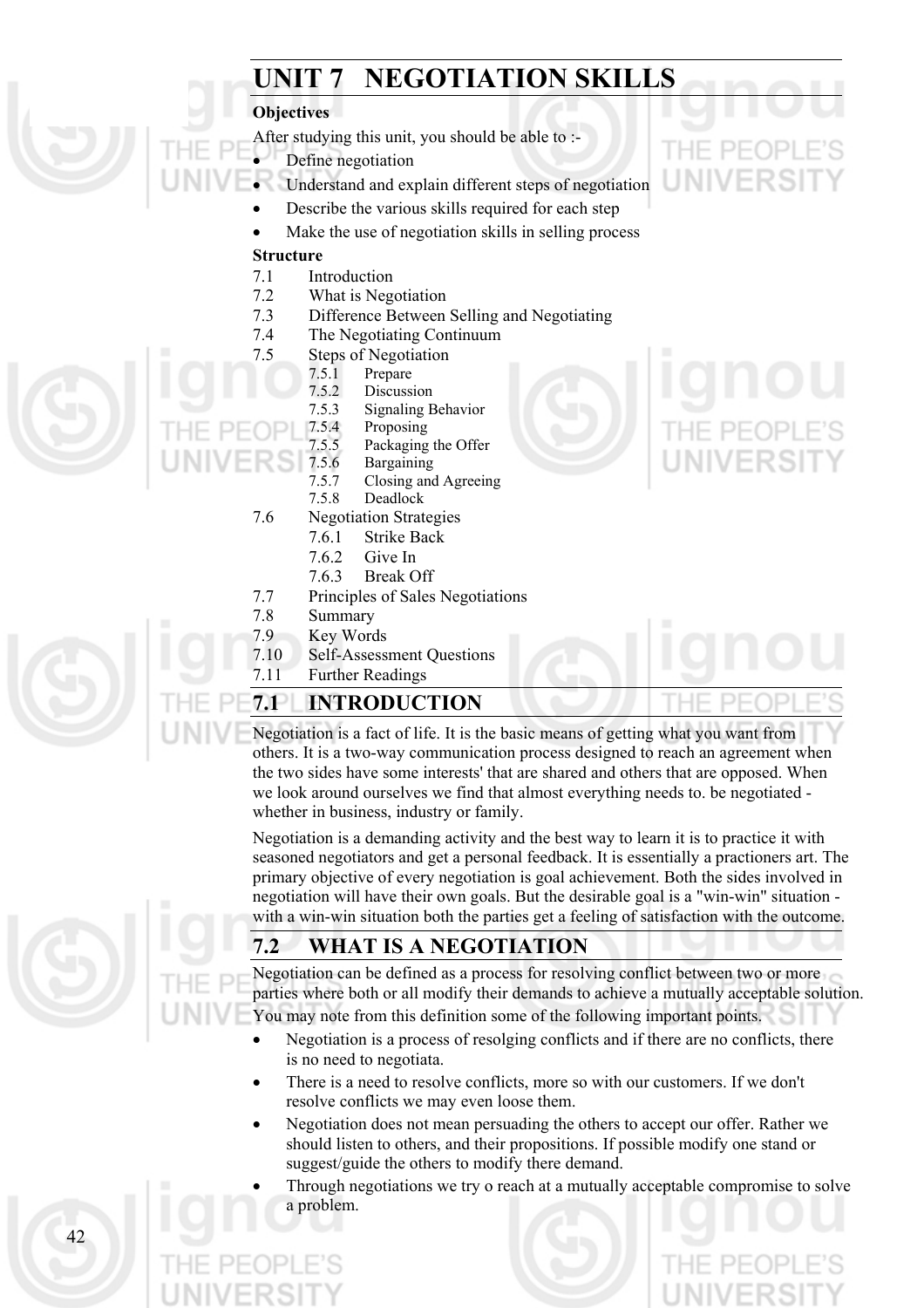# **7.3 DIFFERENCE BETWEEN 'SELLING ' AND 'NEGOTIATING'**

SELLING: Can be described as the Process of identifying customers, then getting through to them and persuading them to act, or accept our propositions.

Whereas NEGOTIATING is a : Process of getting the best terms, once the other side starts to act on their interest.

One important point to keep in mind is that negotiation is not just stating a grievance or point of conflict. As you must have experienced complaints at best can produce apologies and at worst, they lead to arguments. In negotiation what we really want is to suggest, or encourage a proposal which will put things right, and take the parties concerned to an acceptable solution. In the selling situations, whenever the buyer and the seller differ on terms on sale, be it price, discounts, terms or place of delivery, a negotiation opportunity arises.

# **7.4 THE NEGOTIATING CONTINUUM**

Negotiation involves movement of both the parties. Thus in a negotiation we must have somewhere to move from and somewhere to move to. We move from our ideal position to a settlement point that is acceptable to both parties. Our opponent also does exactly the same. It is the relative bargaining strength and skill of the negotiators that decides the position of this settlement point.



This sample diagram is static. Negotiation in reality however is a dynamic process. Both the sides often, as the negotiation proceeds have to review and modify their limits. If you look at the above continuum in the context of sales process as a sales person your ideal position is to sell your product at maximum benefit while from the customers angle the ideal position may to get all the benefits at a much lower price. As the sales process moves both of you are likely to move from ideal positions and reach a mutually agreeable state if the transaction has to take place.

### **Activity 1**

Analyse the past sale agreements on some of your senior sales persons or those of any other organisation, that you are familiar with, Discuss with the concerned sales persons to find out.

- a) What is the kind of movement along the negotiating continuum did they make in those sales agreement.
- b) What are the type of movement they were able to get their customers to agree to.

................................................................................................................................. ...............................................................................................................................

................................................................................................................................. .................................................................................................................................

# **7.5 STEPS OF NEGOTIATION**

The negotiating process, for understanding purposes is broken down into following steps through which negotiations will go, if agreement is to be reached. However, please keep in mind that this is not a rigid order, and the time and attention devoted to different steps varies.

However, it is essential for you to appreciate the importance of each stage, irrespective of their sequence in which they may take place. Table 1 summaries each of these studies.

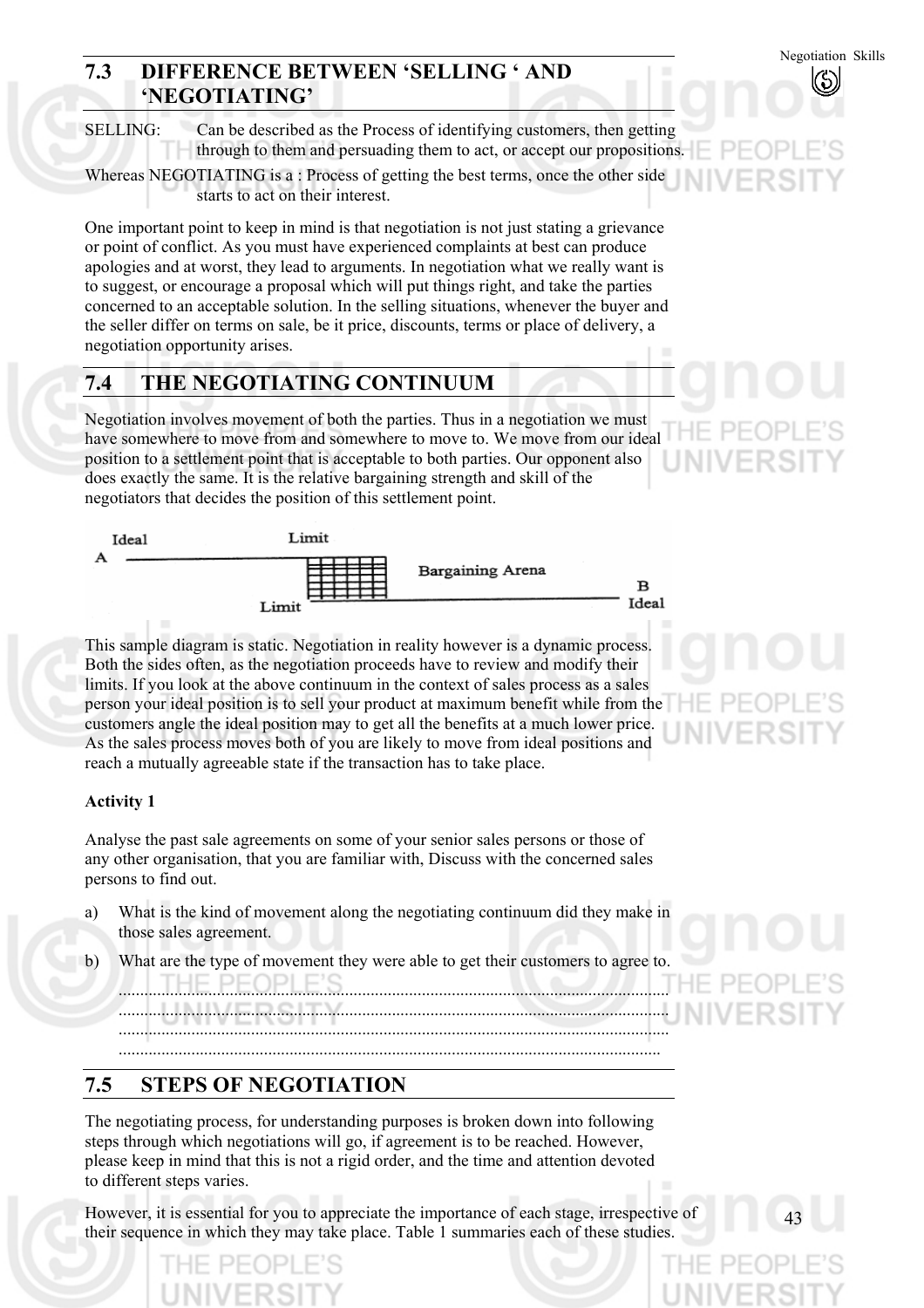

**Table 1: Different Steps Of Negotiation** 

|    | <b>Steps</b>      |                                     | What you should do                                                                                                                                                                                                                                                                                                                                           |
|----|-------------------|-------------------------------------|--------------------------------------------------------------------------------------------------------------------------------------------------------------------------------------------------------------------------------------------------------------------------------------------------------------------------------------------------------------|
|    | i)<br>NIVERSIT    | Preparing                           | - Have you decided your objectives ?<br>- Have you prioritized them?<br>- Are they realistic<br>- What are your opponent's objectives<br>- Do you have any information regarding buyer<br>attitudes, personalities, assumptions etc.<br>- Is your strategy simple and flexible<br>- In a group negotiation, have each members tasks<br>been clearly defined. |
|    | $\overline{ii}$ ) | Discussion                          | - Always try to avoid interrupting, talking too much,<br>using sarcasm and threats.<br>- Practice listening, and summarizing.                                                                                                                                                                                                                                |
|    | iii)              | Signaling                           | - Is your signal generating some movement. - What<br>signals save you made?<br>If your signals have been ignored, have you tried<br>rewording them.<br>- Are you listening attentively for your opponents'<br>signals.                                                                                                                                       |
|    |                   | Proposing                           | - What is the language you are using to convey your<br>proposal.<br>- Have you itemized your proposal<br>- While receiving a proposal ensure that you do not<br>interrupt it.                                                                                                                                                                                |
|    | V)                | Offer                               | - Before making an offer review your opponents and<br>your own objectives.<br>- How can your offer meet all/some of your<br>opponents inhibitions/objectives<br>- Have you considered all the possible variables in<br>your offer.                                                                                                                           |
|    |                   | Bargaining                          | - Everything must be conditional<br>- Decide what you require in exchange for your<br>concessions<br>- Keep all unsettled issues linked                                                                                                                                                                                                                      |
|    | vii)              | Closing and agreeing                | - Decide where you intend to stop trading - What<br>type of close are you going to use<br>- Always list the agreement in detail<br>- If the agreement is oral, always send a written<br>note to your opponent, as soon as possible after<br>the meeting.                                                                                                     |
| 44 |                   | (London: Hutchonson Business, 1990) | Source: Gavin Kennedy, John Benson and John McMillan, Managing Negotiations,                                                                                                                                                                                                                                                                                 |
|    |                   |                                     |                                                                                                                                                                                                                                                                                                                                                              |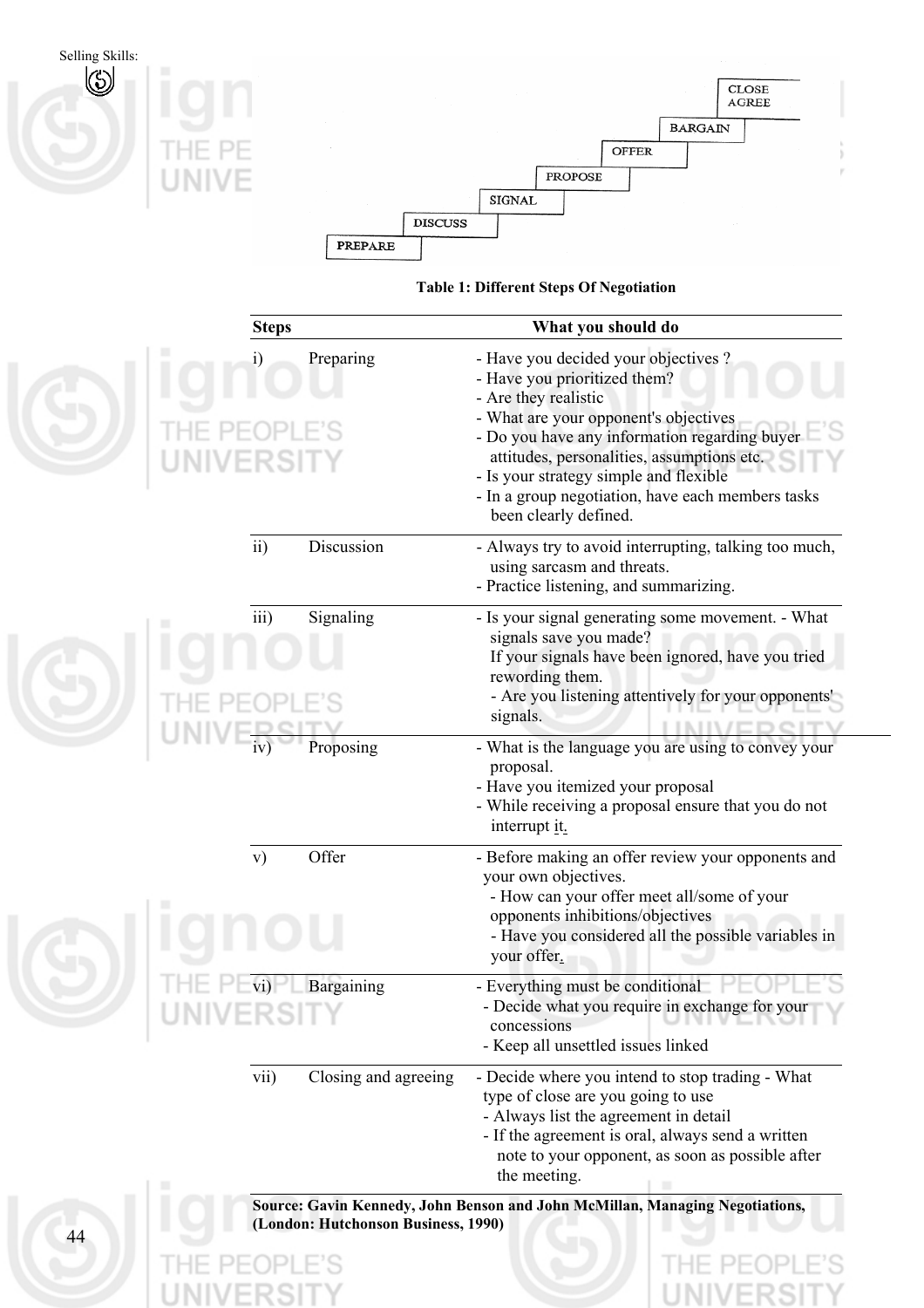Discuss with 2-3 senior negotiators in your organisation or any other organisation that you are familor with. Let some of them be from the sales field and others from administrative (e.g. HRD) or policy fields. Try to find out what has in general been the sequence of the steps in the negotiating exercise in their case. Does the sequence vary across situations?

………………………………………………………………………………………… ………………………………………………………………………………………… ……………………........................................................................................................

Look at the family situations requiring negotiation. Do the negotiation steps remain the same? If not, how do they vary?

………………………………………………………………………………………… ………………………………………………………………………………………… …………………….........................................................................................................

# **7.5.1 Prepare**

What you do, or don't do, before you arrive at the negotiating table will become evident when you get to negotiations. If you are not fully prepared you can only react to events, you cannot lead them. In the preparation phase you define what needs to be achieved and also decide how it will be achieved, As a negotiator you must know what you want in the short term and in the long term. You must be clear why you want them. You must be aware of your opponents expectations and environment. For easy understanding we can sub-divide preparation under a number of key headings: objectives, information, concessions, strategy and tasks.

#### **Objectives**

The first priority in preparation is to decide your objectives as everything else will follow this. Once you decide your objectives, you must assign relative priorities and question how realistic they are. If your objective is clearly unattainable you are not likely to gain anything from negotiation. Once you decide your objectives, these also become your criteria for measuring whether the negotiation has been a "success" or a "failure". The first step in deciding objectives is to make a list of all your objectives. The objectives set in any negotiation are only fixed at a given moment of time. Circumstances, people, information and so many other factors can alter the objectives and their ranking. After you have listed down all the objectives you can classify them into three categories: -

> - Like to get - Intend to get - Must get .

Relating this step to the sales process as a salesperson it is very important that you decide your call objectives before you meet the customer and categorize them, E.g. from a particular customer you may Like to get : order for 20 machines at 25% profit margin.

> Intend to get: order for 20 machines at 20% profit margin. Must get: order for 15 machines at 17% profit margin.

#### **Information**

To establish and prioritize your objectives realistically, considerable amount of information is required. The person with the best information in a negotiation carries a lot of power. After you collect all the information you have to then decide which information to use and which not to use. After deciding your sales objective the more information you can gather about your customer in terms of his personality, likes and dislikes, past usage pattern etc. the easier it will be for you to plan a strategy to deal with him.

45

# Negotiation Skills **Activity 2**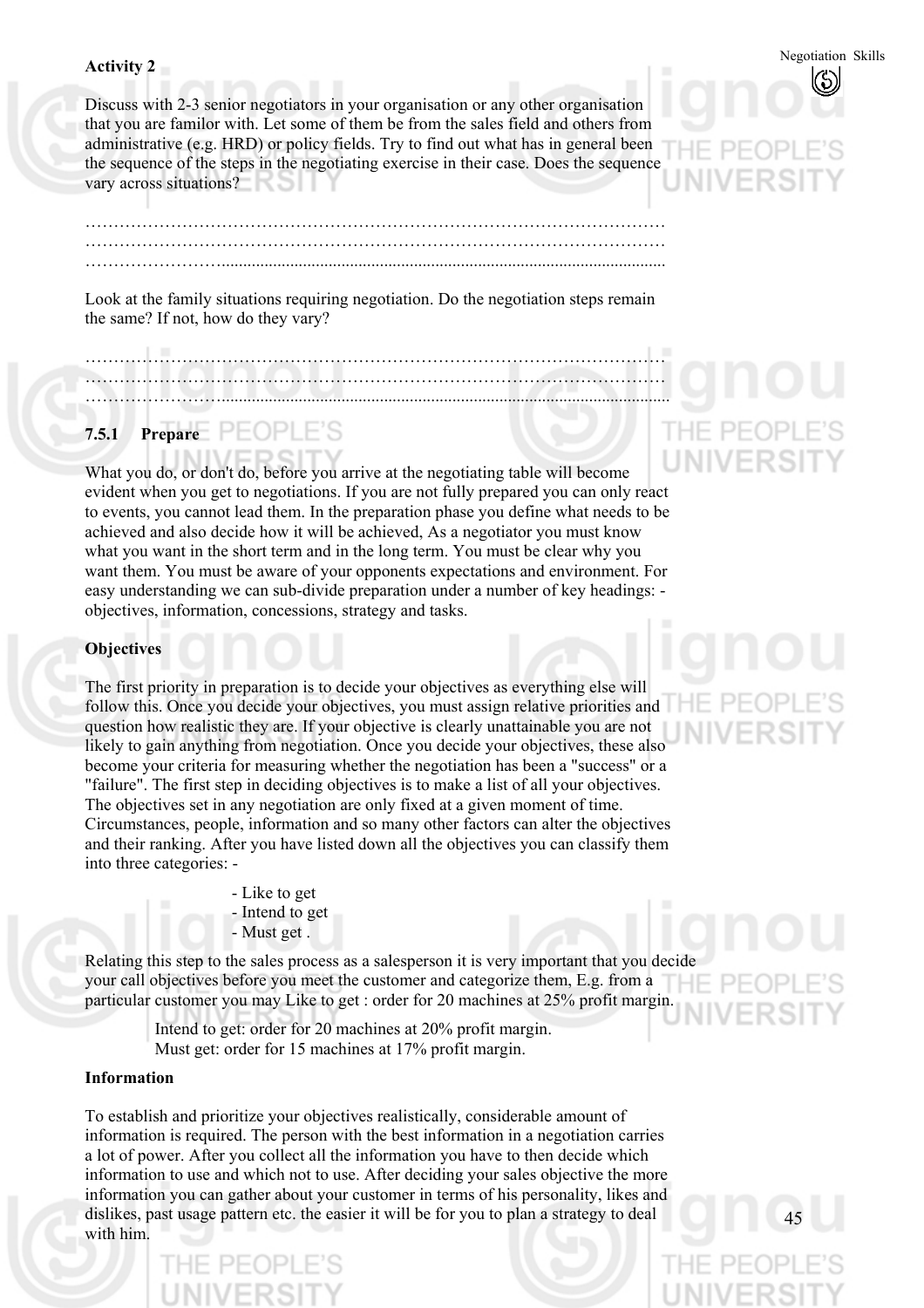# Selling Skills: **Strategy**

Strategy as a separate step will be discussed in detail later in this unit. However you must keep in mind that in preparation phase your strategy will need to be mapped out. Thus the framework of game plan you need to follow to achieve your objectives must be clear. Always ensure that your strategy is not too inflexible. It should be able to respond to developments within the negotiation. Thus, at any stage of negotiation, if you feel that the strategy is not working you must be able to modify it.

#### **Tasks**

In the day-to-day minor negotiations where we are involved, we act as an individual rather than as a member of a team. However in more important negotiations both the groups involved are likely to have more than one member. In such situations where the group has more than one member it becomes very essential that each member's role and the tasks he has to do are clearly defined and explained. Many times when you are calling a major customer, you may visit him as a team from your company. At such meetings it is important that everyone in your team knows what exactly his role is and what he is going to say during negotiations.

# **7.5.2 Discussion or Arguing**

The second step in the process of negotiation is the discussion. This step is also called arguing. Within the second step of discussion we will also look at another important aspect of negotiations i.e. signaling.

When the parties involved in negotiation first meet each other, they are aware of the conflict of issues between them. In the instance where the parties have not met each other before this they are most wary of each other. Thus, during the opening phase of the negotiations the atmosphere tends to be very tense.

The discussion step is a major opportunity as you can gain all kind of information regarding the other party's behaviour, his intentions, his objectives from him only. To gather more and more useful information about your opponent, however you must avoid the habit of interrupting your opponent when he is speaking.

As is normally seen when emotions are charged up, most of us make certain threats, not necessarily intending to carry them out. The most natural reaction to a threat from either side is a counter threat from the other party. In such a situation during a negotiation both the parties may end up with mutual exchange of sanctions. Thus it becomes very critical, that as a party involved in negotiation you depict constructive behaviour. But the prbolem is, how to show constructive behaviour ?

The most important thing is to listen more than you talk. Your positive listening must be supported and followed by positive talking behavior. The technique for doing this is to ask open questions which will encourage your opponent to explain and elaborate his views and ideas.

When the discussions are in progress, one of the factors that will determine the outcome is how well you can send signals. We learnt at the beginning of the unit that the essence of negotiation is movement along the continuum. Both the parties involved need to move from their ideal state to mutually acceptable state. The parties involved in the negotiations use sanctions and incentives to ensure movement towards their ideal state.

#### **7.5.3 Signaling Behaviour**

When you are involved in negotiations the way to handle concessions with confidence is to develop skills in signaling behavior. A good negotiator always tests how strong is his opponent's apparent stonewall position. This is the same situation which any salesman recognizes when he is facing objections from his customers. The first thing that a good salesman does in such a situation is to test whether the 46 objection is real or false. So he will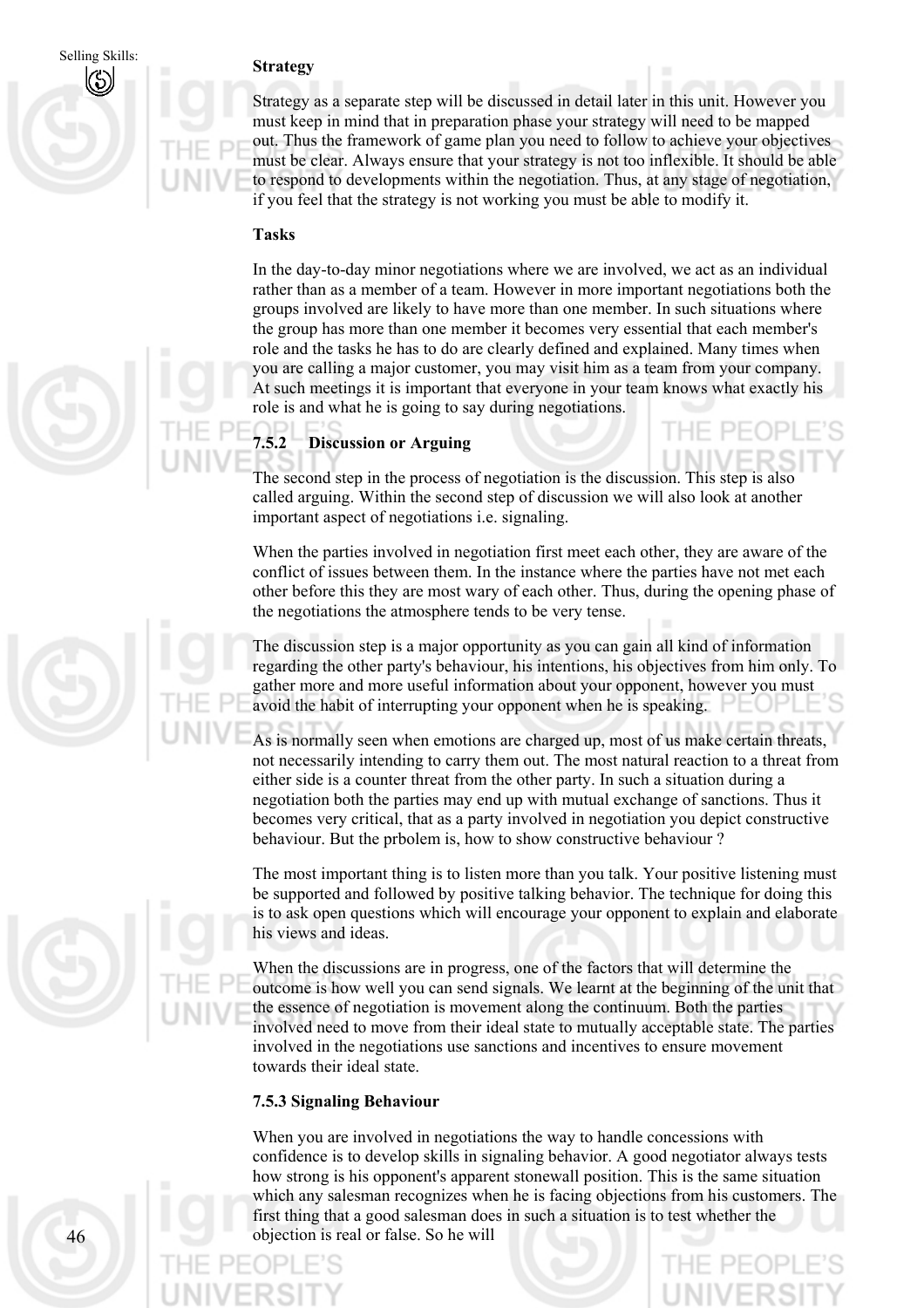Negotiation Skills ask his customer, "If I was able to overcome this problem, would you be prepared to buy?" For a real objection the customers answer to above question is yes. With the help of signals, the parties involved in negotiations indicate their willingness to negotiate.

# **What is a Signal?**

The dictionary defines signal as a message. For any message to convey the meaning it has to : be interpreted correctly by the receiver. Signals are qualifications placed on a statement of a position. Thus, instead of saying `I will never agree to your demands' you may say, "In the *present* from your demands are unacceptable to me". A signal is expected to lead to movement.

**How to signal:** For signals to convey message effectively it is essential that the parties involved in negotiations are listening to each other. What normally happens is that as both the parties are focusing on their issues, many times they will miss the signals and prolong the argument. If you are not listening to what your opponent is saying and how he is saying it, you will inevitably miss his signals. However there are many situations during negotiation when you may want to consciously miss a signal. Consciously missing a signal requires a different skill.

During a deadlock, if you are willing to negotiate a solution, you can try to break the argument by signaling or responding positively to signals sent by your opponent. Remember, the method to signal is by adding qualifications to your statements. For e.g. `It is not a *normal* practice over here to give credit', *`Everything you* are suggesting cannot be accepted etc.

**What to do when your opponent ignores the signal:** If there is no response to your signals from your opponent you must analyze first whether he has missed the signal or is intentionally ignoring the signal. If your opponent has missed the signal you can either repeat it verbatim or in modified form. `Everything you are suggesting cannot be accepted in its current form' can be repeated as `you cannot expect us to accept everything you are suggesting in its current form'.

After having tried a signal, repeated it in different forms, and positively responded to any signals from your opponent, you must decide whether you want to move out of discussion or more importantly whether negotiations are possible in current circumstances.

### **Activity** 3

If possible observe some negotiating processes in your organisation. Study and list the type of signals you observed during the process, from the side of both the parties. Study the list: are fully after the negotiations are over. Does the sequence of the signals give any indication of the type of 'movement' in the negotiating process. Comment.

......................................................................................................................................... .........................................................................................................................................

.........................................................................................................................................

#### **7.5.4 Proposing**

Discussions, opinions and prejudices cannot be negotiated, only proposals can. When an argument is prolonged, the way out is by a signal which leads to a proposal. In the context of negotiation a proposal is an offer which establishes a realistic opening position.

When you are presenting an initial proposal you would most likely state your ideal position, and your language will effect the firmness of your position, `I had expected much better service'.

When you present a secondary proposal you are trying to initiate a move forward to common ground. Thus the language used for secondary proposals in most cases is tentative. ' I may look into the possibility of considering this'.

**How to Present a Proposal:** The best way to present a proposal is to keep it separate from reasoning and justification. The reasoning must be reserved for only those cases where it is

47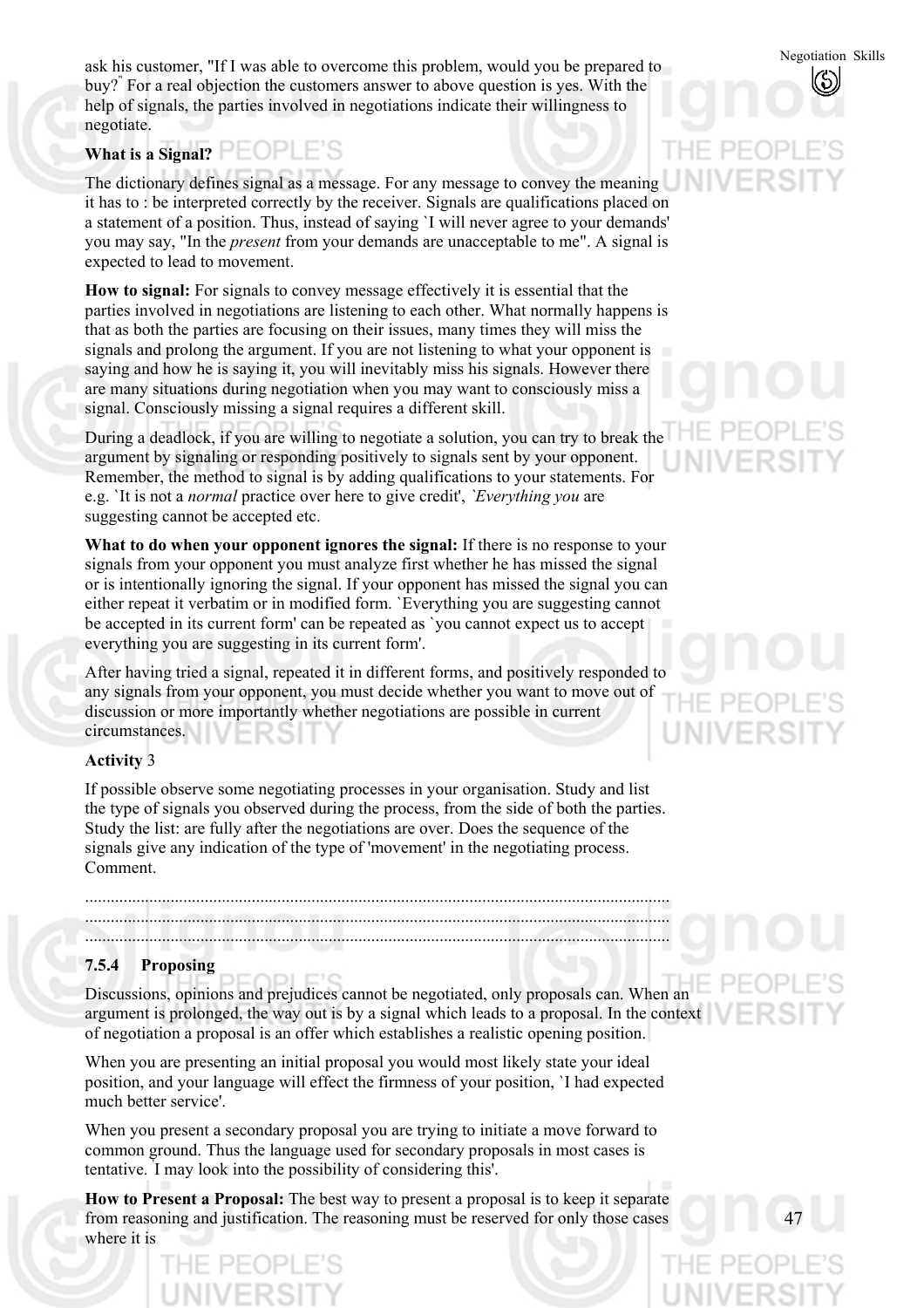Selling Skills: absolutely necessary. The party that puts the proposal first usually gains a upper position in the negotiation as after having put the proposal, it can always seek a response, "Is my proposal acceptable?'

> **How to receive** a **proposal:** To effectively receive a proposal, *you* must curb two common behavior patterns : interrupting and instant rejection. When you interrupt a proposal you at likely to miss something which was yet to be proposed as very often experienced negotiator will tag a concession at the end of a proposal.

> The other important behavior to control is instant rejection. Even when the opponent's proposal is absolutely unacceptable to you, treat the proposal and the prepares with some respect. Listen carefully to the complete proposal and then ask questions to clarify the point that may not be clear to you. If you are well prepared then reply to the proposal and in case you need some time to finalize ask for an adjournment. The most useful skill in handling proposals and counter-proposals is the summarizing skill. Regular summarizing of issues keeps both the parties concentrated to issues.

### **Adjournments**

The main purpose of an adjournment is to review and assess progress against the set objectives. The actual number and frequency of adjournments depends upon the practice of negotiators involved

#### **Activity 4**

Selling Consumer durable, especially through personal selling, represents and situation when the consumer may present corresponding objections and need corresponding rounds of proposals before he/she agrees to buy. Talk to some salesmen of such products, like, Vaccurr. cleaners, water filters, home appliances, and delivery services, and collect information on their first proposal and second proposal formulation.

......................................................................................................................................... ......................................................................................................................................... ......................................................................................................................................... .........................................................................................................................................

### **7.5.5 Packaging the Offer**

Offer moves the negotiations into the bargaining arena. But before the bargaining begins, one should package the offer, suitably.

**What is an offer:** In the context of negotiations, an offer is a considered activity in response to the opening moves of the negotiation. When you present an offer, you present the variables in a form which more clearly matches the other party's interests and inhibitions.

Before presenting the offer you must think carefully and creatively about all the possible variables.

### **7.5.6 Bargaining**

Bargaining is about exchange - you give up something and gain something. This is the most intense phase of negotiation.

HE PEOPLE

The single most important rule of bargaining is to make all propositions and concessions, conditional. Thus while bargaining you give away nothing absolutely nothing free. You always use the big IF.

"If you agree to X, I will agree to Y'

Another point to keep in mind is put your bargaining proposals as statements and not as questions ' If you inform the discounts, and promise to deliver in seven days, then I will process the order'.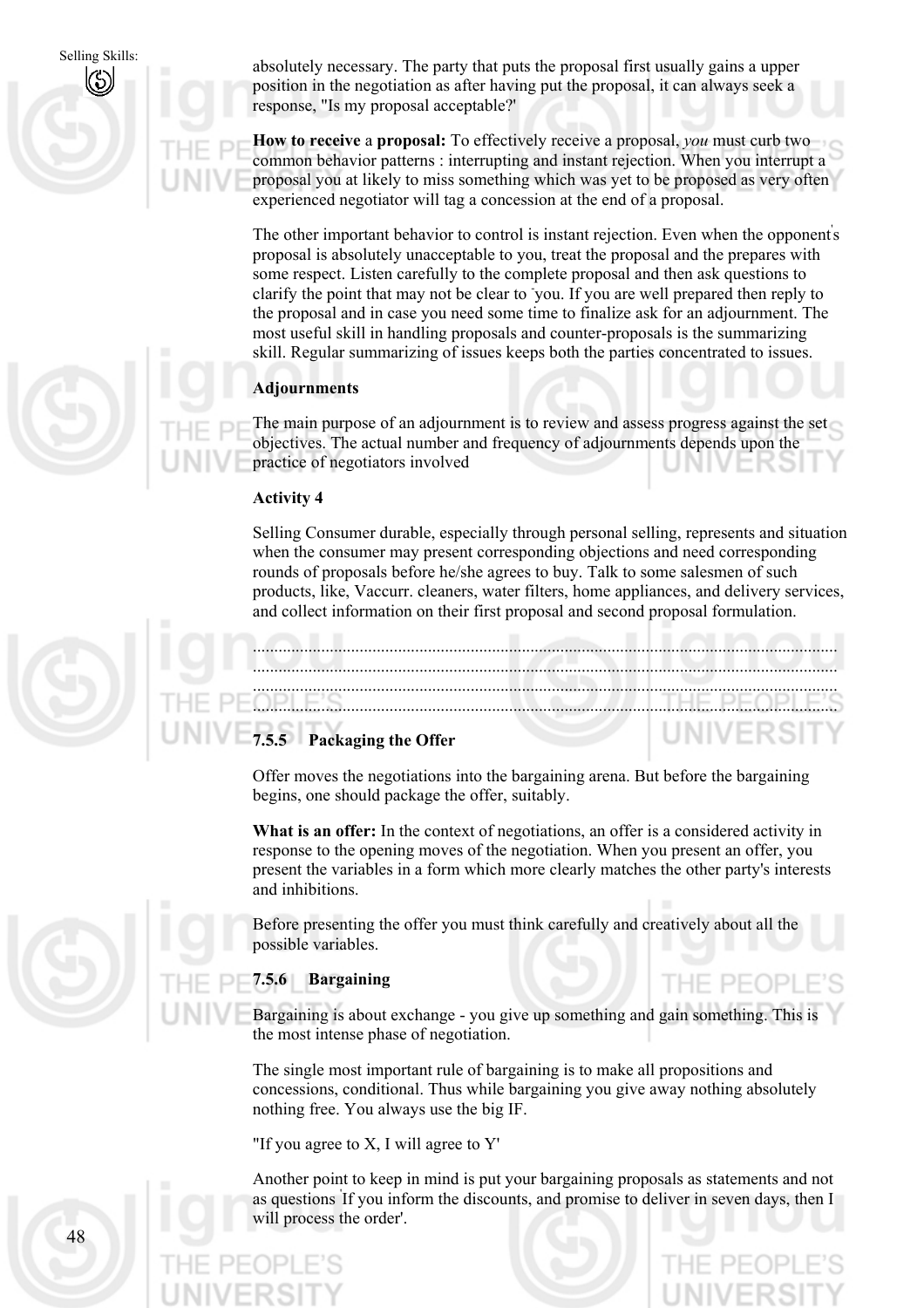Negotiation Skills While during the proposal step you make tentative offers. 'I will consider', 'I will look into' etc. in the bargaining step you firm up your proposals and become more positive `If you do X, I will do Y'.

Very often in negotiation, a <sub>party</sub> will present a list of demands, objections, requirements etc. followed by the `logical' suggestion that each item is dealt with one at a time. If other party presents such an idea, don't agree to such a demand. Always try to ensure that you keep all the issues in dispute linked. If you agree to negotiate item by item the other party has good chances of squeezing you.

#### **7.5.7 closing and Agreeing**

The purpose of closing is to lead both the parties to final agreement. Thus closing must be credible. Your closing package must meet enough of your opponents needs to be acceptable. Two common types of closes used during negotiations are concession close and summary close.

**Concession Close:** When you use a concession close you terminate the bargaining step by offering a concession to secure agreement.

**Summary Close:** Summary close terminates the bargaining step by summarizing everything that has been agreed upto then, highlighting the concessions that the customers have secured from your side, and emphasizing the benefits of agreeing to what is on the table.

Agreeing is the last step towards which both the parties have been working. The purpose of closing is to secure agreement to what is on offer. It is of utmost importance that both or all the parties involved are absolutely clear on what they have agreed to before they leave the table.

#### **7.5.8 Deadlock**

We have seen all the steps of negotiation process. During any of the steps negotiations could enter deadlock. A deadlock stops the negotiation process deadlock has a price. Its most obvious price is the fact that the time spent in trying to negotiate a deal becomes a dead loss to the organisation, if the deadlock is irresolvable.

Deadlocks occur in many negotiations despite the best efforts of the negotiators. Some deadlocks are temporary, others can be permanent.

The way to handle deadlock is to keep your emotions, prejudices out of the issue and work towards finding some common objectives. Your basic intention should be to get negotiation process moving again, so as to enable a solution, acceptable to both parties.

# **7.6 NEGOTIATION STRATEGIES**

During the negotiation process, as the discussion happen you would be reacting to the other party's continents in various ways. However three natural reactions that are THE PEOI commonly observed in most people are:

### **7.6.1 Strike Back**

In this strategy you respond to your customer in the same tone and language as he is doing to you. Occasionally striking back will show your prospective that you can also play the same garime and will make him stop. But more often this strategy will land you in a futile and costly confrontation.

### **7.6.2 Give in**

Many times your customer may succeed in making you feel so uncomfortable with the negotiations that you give in just to be done with it. Giving in results in an unsatisfactory

49

UNIVERSI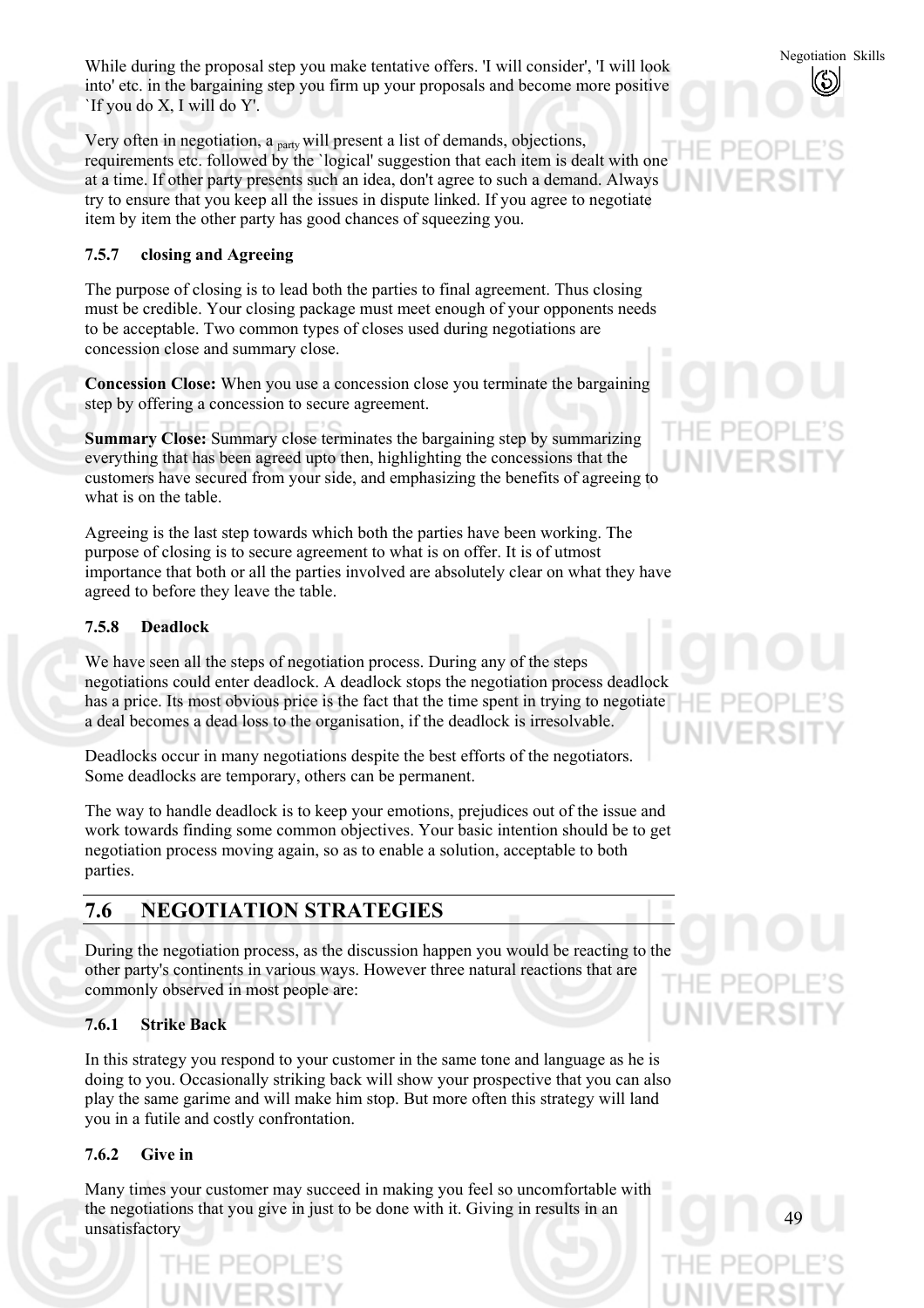Selling Skills:

outcome specially for you. Giving in also gives you a reputation for weakness that your opponent and others may try to exploit in the future.

#### **7.6.3 Break Off**

At rimes, the negotiation process can come to such a stage, that avoidance is a perfectly appropriate strategy. Sometimes it is better to end a business relationship if continuing wear being taken advantage of or getting into fights again and again. But the costs of a break off are high. Breaking off is frequently a hasty reaction that you come to regret later.

This negotiating requires you to be a very good communicator. As we stated earlier the objective of negotiation should be a 'win-win' solution for both the parties. This requires that you show empathy with the other person. If we consider empathy and overall projection (i.e. how you come over to others by your tone, language etc.), we can have four kinds of communications:





**Type 1 High Pressure Communicator:** He is the kind of person who is over aggressive and insensitive to other person's feelings. He feels, due to sheer pressure, he can win over the argument. In fact, mostly what happens is that as he has very low empathy, it becomes self-defeating and switches off the other people who are taking part in negotiation.

**Type** 2 **Little Interest Communicator:** He is the kind of person, who has little interest in either person, or surprisingly his own ideas. His general attitude in the process is take it or leave it kind. It often appears that mentally he has no interest in the process of negotiation. Thus a lack of commitment to the whole process tends to just run the process.

**Type** 3 **Weak Communicator:** He is the kind of person, who is over sensitive to the other person's needs and comes over as essentially nice. He can take the side of the other person so much on occasion that there is no persuasion and thus no commitment is achieved.

**Type 4 The Ideal/Assertive Communicator:** He is the kind of person who has understanding of the other person's ideas but is also firm about his ideas. He produces agreement and commitment to the satisfaction of both the sides.

# **7.7 PRINCIPLES OF NEGOTIATIONS**

To end this unit on negotiation, let's summarize the principles of negotiation: -

- 1) Negotiation is about bargaining to reach a mutually agreeable outcome. Thus your endeavor should be a win-win outcome for both the parties.
- 2) Never neglect your preparation and you must have a clear plan. It is also advisable that you select the right starting point.
- 3) All the participants of the negotiation must regard each other as equals as mutual respect is essential to both the conduct and the outcome of negotiation.
- always keep in mind that negotiation is not a debate but a discussion. Therefore each person must 'fight his comer' without trying to overdominate or show one-upmanship.



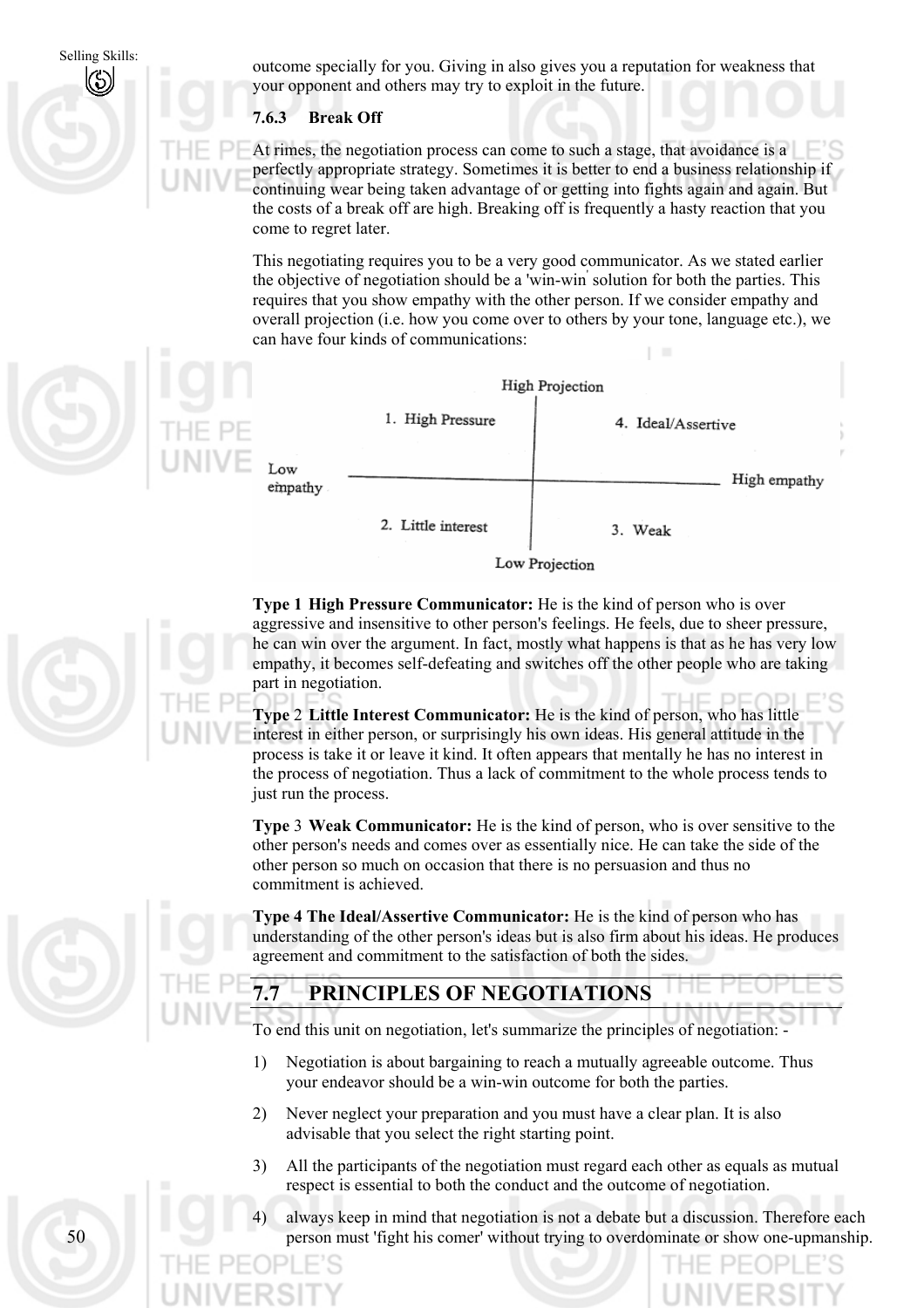- S) Patience is a key characteristic of a good negotiator, thus take your time and do not rush into decision making. Delay is much better than a poor outcome.
- 6) Empathy is another vital characteristic, therefore see things from other's point of view objectively.
- 7) State clearly your objectives and take a feedback as to whether the other person has clearly understood your objectives or not.
- 8) Avoid confrontation and avoid getting into a corner you cannot get out of. When you have to disagree, do it carefully. When you have to make concessions, make them one at a time, unwillingly.
- 9) Aim high, and settle as high as possible. Know when to drop the whole thing rather than agree to a totally inappropriate deal.
- 10) Maintain your stamina.
- 11) Never underestimate people.
- 12) End positively. Neither party will get exactly what they want, but the deal should be agreeable.

# **7.8 SUMMARY**

Negotiation is about bargaining to reach a mutually agreeable outcome. As a party to negotiation your endeavor should be a win-win outcome for both the sides. All the participants of negotiation must regard each other as equals. If you want to be a good negotiator patience should be your key characteristic. Always end positively. Remember neither party will get what they want, but the final deal should be agreeable to both the sides.

# 7.9 **KEYWORDS**

| <b>Negotiation</b> |                | Process for resolving conflict between two or more parties when<br>both or all modify their demands to achieve a mutually acceptable<br>compromise |
|--------------------|----------------|----------------------------------------------------------------------------------------------------------------------------------------------------|
| <b>Preparation</b> |                | The activities you carry out before you arrive at negotiation table.                                                                               |
| <b>Signals</b>     | $\ddot{\cdot}$ | Qualifications placed on a statement of a position to convey a<br>message.                                                                         |
| <b>Offer</b>       |                | Considered activity in response, to the opening moves of the<br>negotiation.                                                                       |
| <b>Bargaining</b>  |                | : Process of exchange : going up something to gain something.                                                                                      |

# **7.10 SELF-ASSESSMENT QUESTIONS**

- 1. Discuss how negotiations and conflicts go hand in hand with each other?
- 2. Do you think you need to prepare yourself in advance for negotiations? What specific preparations you would do to meet a prospect for sales negotiations.
- 3. Differentiate between deadlock, stonewallings and non-conclusive negotiations.





51

D)